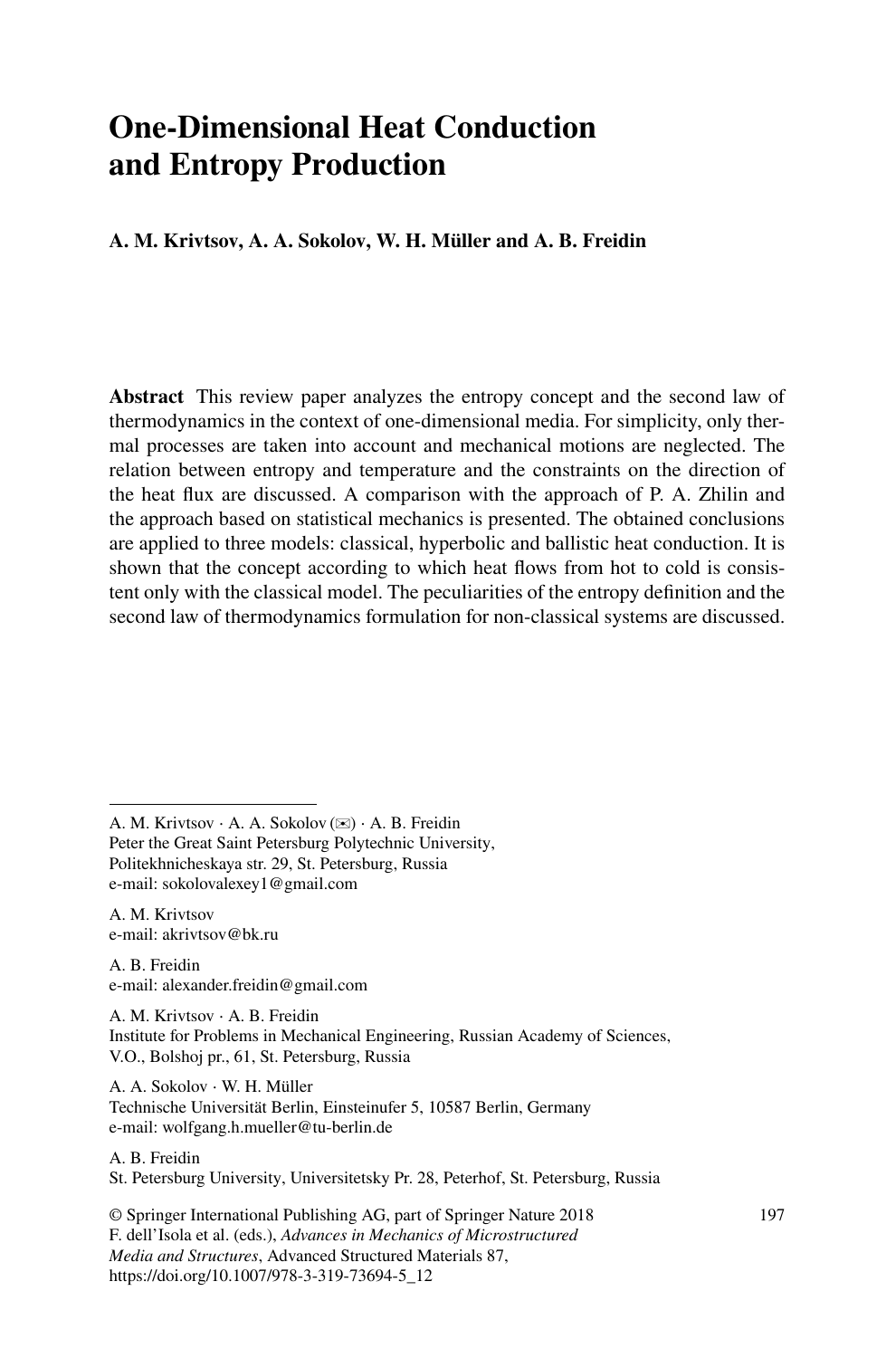# <span id="page-1-0"></span>**1 Introduction**

The concept of entropy is one of the most ambiguous in connection with the description of thermal processes. The reason for this is that there is no unique approach for analysis of non-equilibrium thermal processes. Therefore in this work we analyze thermal processes by using one of the simplest models: a homogeneous onedimensional medium without mechanical motions. In this case, the equation of the energy balance can be written in the form

$$
\rho \dot{U} = -h',\tag{1}
$$

where  $\rho$  is the density, *U* is the (specific) internal (in the present case purely thermal) energy, *h* is the heat flux, the dot and the prime denote the time and spatial derivatives, respectively. In our case the thermal energy depends only on temperature *T*, thus

$$
\dot{U} = c_V \dot{T},\tag{2}
$$

where  $c_V$  is the specific heat capacity at constant volume. If the temperature deviations are small, then the heat capacity can be treated as a constant. The relation between the heat flux and the temperature is usually described by Fourier's law  $[1, 2]$  $[1, 2]$  $[1, 2]$ :

$$
h = -\kappa T' \quad \Rightarrow \quad \dot{T} = \beta T'' \tag{3}
$$

As a result, we obtain the classical heat conduction equation, where  $\kappa$  is the thermal conductivity coefficient and  $\beta = \kappa/(\rho c_V)$  is the thermal diffusivity coefficient. The equation is obtained by substituting Fourier's law together with relation (2) into the energy balance equation  $(1)$ . The heat equation  $(3)$  describes the diffusive propagation of heat. It is widely used, but it has a number of drawbacks, such as an absence of a thermal front and an infinite speed of a signal propagation. This problem can be avoided by modification of Fourier's law, which leads to the equation of hyperbolic heat conduction (Maxwell, Cattaneo, Veronotte, Lykov) [\[3,](#page-15-0) [4\]](#page-16-0)

$$
\dot{h} + \frac{1}{\tau} h = -\frac{\kappa}{\tau} T' \quad \Rightarrow \quad \ddot{T} + \frac{1}{\tau} \dot{T} = \frac{\beta}{\tau} T''.
$$
 (4)

However, in this equation, another problem arises. It is difficult to provide an accurate physical interpretation and calculation of the relaxation time  $\tau$ . Another alternative to Fourier's law leads to the equation of ballistic heat propagation [\[5](#page-16-0)]:

$$
\dot{h} + \frac{1}{t}h = -\rho c_V c^2 T' \quad \Rightarrow \quad \ddot{T} + \frac{1}{t}\dot{T} = c^2 T'',\tag{5}
$$

where the constant  $c$  is the speed of sound in the media. Equation  $(5)$  contains the variable physical time  $t$  instead of the constant relaxation time  $\tau$ . The ballistic heat equation (5) describes the evolution of an instantaneous thermal perturbation at  $t = 0$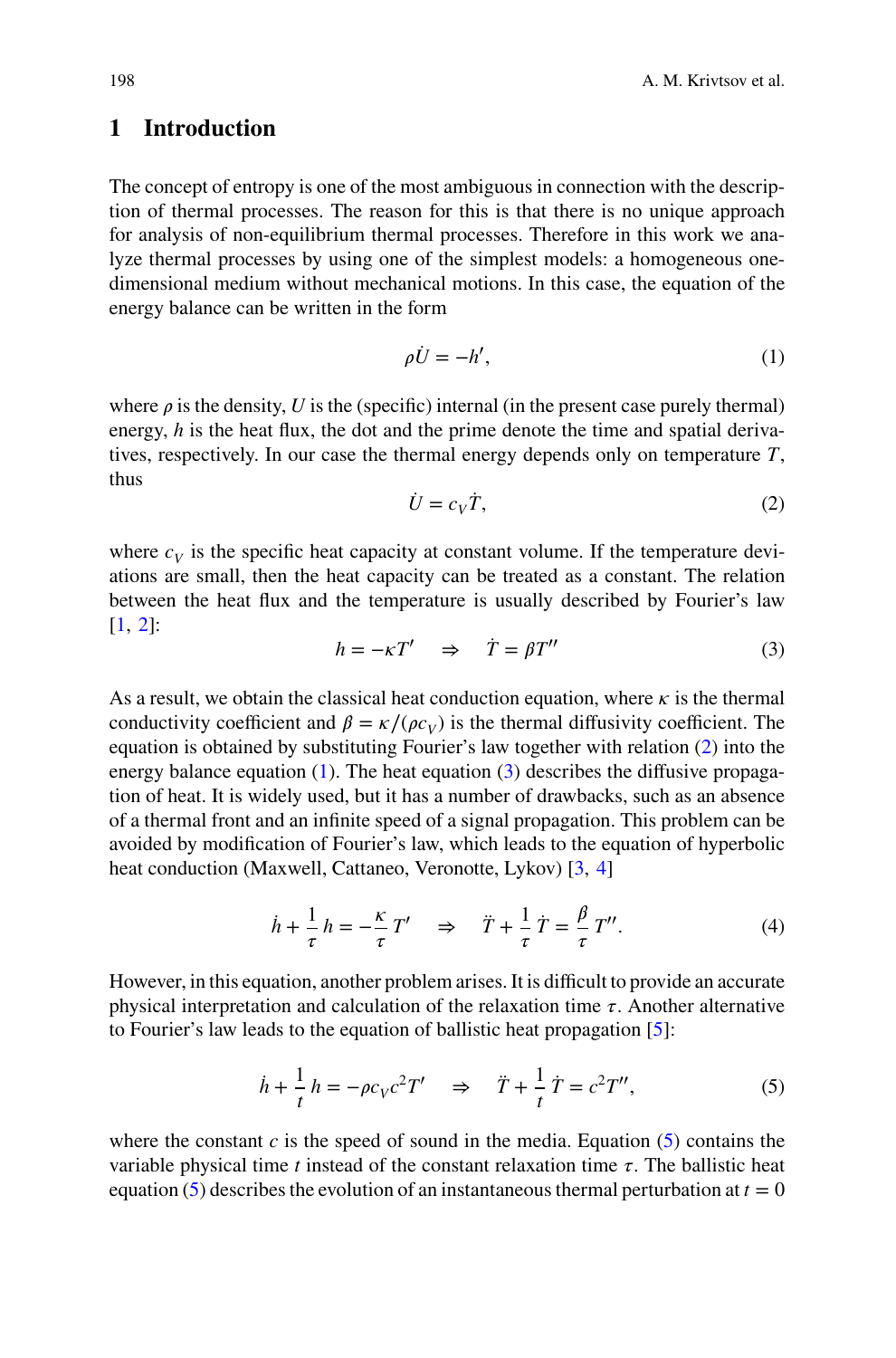<span id="page-2-0"></span>in the most simple model of a one-dimensional harmonic crystal. Such a perturbation can be realized by an ultrafast laser heating [\[6](#page-16-0)].

Fourier's law [\(3\)](#page-1-0) represents the intuitive idea that the heat must flow from hot to cold. Equations  $(4)$  and  $(5)$  allow for the reverse situation—when the heat flows from cold to hot. The reason for this is that these equations have inertial terms (due to the term *T̈* ). In inertial processes, the direction of the media's reaction does not necessarily coincide with the direction of the external perturbation. However, in this case a serious question arises: does this behavior of the system contradict the second law of thermodynamics? This question is analyzed in the current work.

# **2 The Simplest Thermodynamics of a One-Dimensional Medium**

#### *2.1 Energy Balance Equations*

Let us consider the simplest theory for a one-dimensional continuous medium. We only consider the process of heat propagation, neglecting mechanical motions. In this case, the energy balance equation for a certain material volume can be written in the form:

$$
\dot{\mathcal{U}} = \mathcal{Q},\tag{6}
$$

where  $\mathcal U$  is the internal energy of the considered volume,  $\mathcal Q$  is the rate of heat supply to the system, the dot denotes the time derivative. These quantities can be written in the form:

$$
\mathscr{U} = \int_{V} \rho U \, \mathrm{d}V, \qquad \mathscr{Q} = -\int_{\Gamma} v h \, \mathrm{d}\Gamma + \int_{V} \rho r \, \mathrm{d}V, \tag{7}
$$

where  $\rho$  is the density (related to the number of particles per unit volume or length), *U* is the specific energy (per particle), *h* is the heat flux, *r* is the volumetric heat supply,  $V$  is the one-dimensional volume (length) of the media,  $\Gamma$  is the boundary,  $v = \pm 1$  is the one-dimensional normal (the direction indication coefficient).

Since there are no mechanical motions, the volume *V* does not change and the density  $\rho$  is constant. For the one-dimensional crystal it is fulfilled that  $\rho = 1/a$ , where *a* is the initial distance between neighboring particles. Following [\[7](#page-16-0)] notations *V*,  $\Gamma$  and  $\nu$  are used that are analogues of the corresponding quantities for a threedimensional continuous medium. For a one-dimensional medium the volume *V* is some interval of the spatial coordinate  $x \in [x_1, x_2]$ , the boundary  $\Gamma$  are the points  $x_1$ and *x*<sub>2</sub>. The coefficient *v* has the values  $v = -1$  for  $x = x_1$  and  $v = +1$  for  $x = x_2$  and is an analogue of the normal vector of the three-dimensional case. Thus, the integrals used in (7) can be written in the form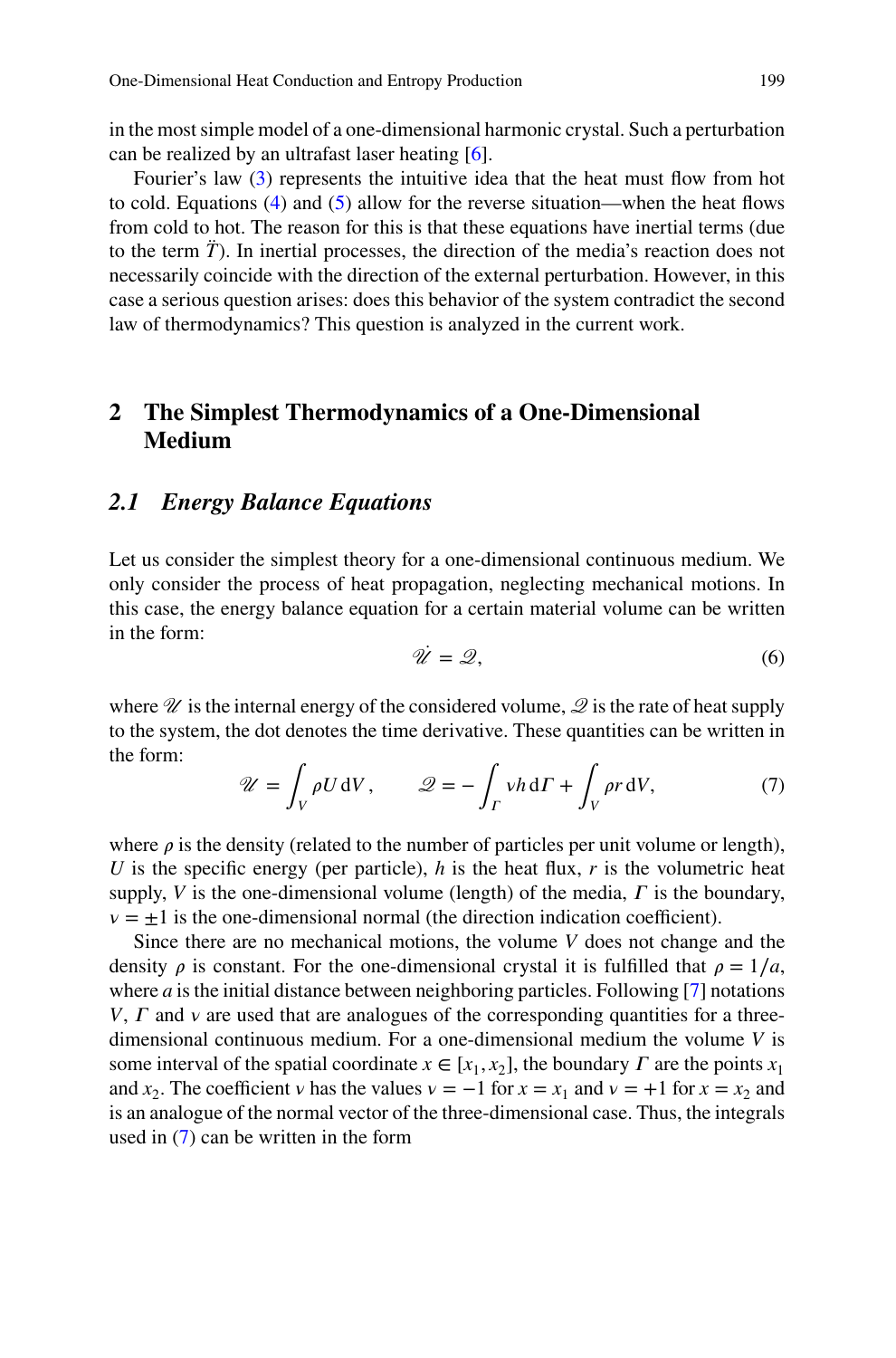<span id="page-3-0"></span>200 A. M. Krivtsov et al.

$$
\int_{V} f \, dV = d \int_{x_1}^{x_2} f(x) \, dx, \qquad \int_{\Gamma} v f \, d\Gamma = f(x) \Big|_{x_1}^{x_2} = \int_{x_1}^{x_2} f'(x) \, dx. \tag{8}
$$

Here the volume integration is replaced by the boundary integration. This replacement is an analogue of the Gauss-Ostrogradsky formula but for the one-dimensional case. Substitution of the quantities  $(7)$  to the balance equation [\(6\)](#page-2-0) with the use of  $(8)$ after contracting the domain of integration into a point  $(x_1 \rightarrow x_2)$  yields the differential form for the energy balance equation:

$$
\rho \dot{U} = -h' + \rho r,\tag{9}
$$

where the prime denotes the derivative with respect to the spatial coordinate *x*.

## *2.2 Entropy and the Second Law of Thermodynamics*

Entropy is introduced as an additive function of volume:

$$
\mathscr{S} = \int_{V} \rho S \, dV,\tag{10}
$$

where *S* is the specific entropy (per particle). The rate of entropy change has two components:

$$
\dot{\mathscr{S}} = \dot{\mathscr{S}}^i + \dot{\mathscr{S}}^e,\tag{11}
$$

where the index *i* denotes the entropy production due to internal processes in the system, and the index *e* is related to the change of entropy due to the heat transfer across the boundary. The second term in  $(11)$  is defined by the relation

$$
\mathcal{S}^e = -\int_{\Gamma} v \frac{h}{T} d\Gamma + \int_{V} \rho \frac{r}{T} dV, \qquad (12)
$$

where  $T$  is the temperature. Formula  $(12)$  is based on the principle that an elementary increment of the entropy caused by an external heat supply is equal to an elementary heat transfer to the system divided by the temperature at the considered point:  $\delta S^e = \delta Q/T$ . For the entropy production due to internal processes in the system there is no analogous definition. The following inequality for the entropy production is postulated instead:

$$
\mathscr{S}^i \ge 0,\tag{13}
$$

which is one of the forms of *the second law of thermodynamics*.

Inequality  $(13)$  can also be formulated as  $[8]$  $[8]$ :

$$
\dot{\mathscr{S}} \geq \dot{\mathscr{S}}^e. \tag{14}
$$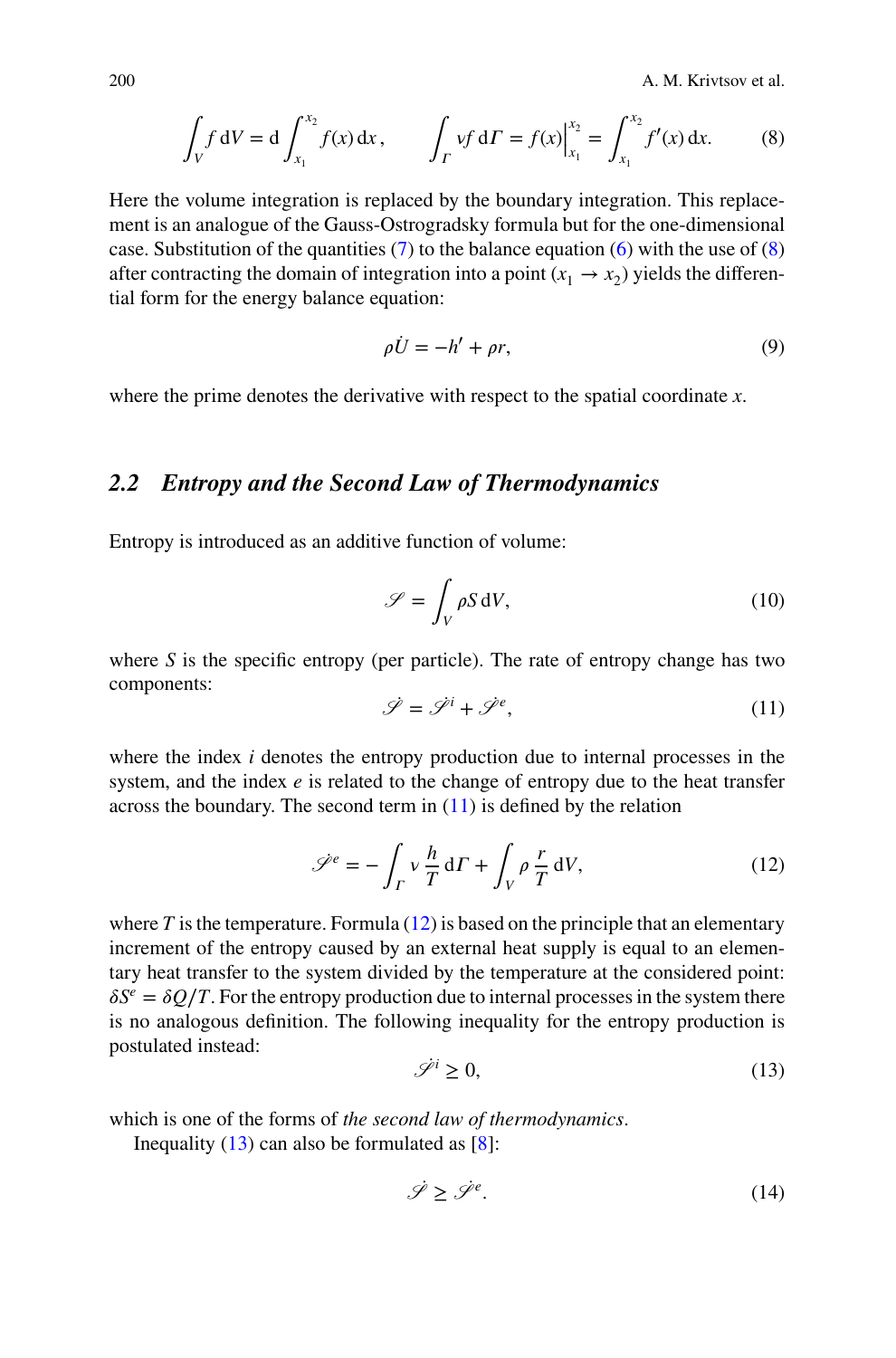<span id="page-4-0"></span>One-Dimensional Heat Conduction and Entropy Production 201

According to [\[8](#page-16-0)], this relation is the *Clausius-Duhem inequality.* Its formulation reads [\[8\]](#page-16-0): The rate of change of the entropy of a material body is not less than the rate of entropy supplied to this body from the outside.<sup>1</sup> Obviously, this formulation is equivalent to formulation [\(13\)](#page-3-0): the internal production of entropy is non-negative. The formulation  $(13)$  is shorter and contains only one concept, so it may be preferable from a methodical point of view.

Substitution of the relations  $(10)$ – $(12)$  into the inequalities  $(13)$  and  $(14)$  with the use of  $(8)$  yields  $\overline{\phantom{a}}$  $\mathbf{r}$ 

$$
\mathcal{S}^{i} = \int_{V} \left( \rho \dot{S} + \left( \frac{h}{T} \right)^{\prime} - \rho \frac{r}{T} \right) dV \ge 0.
$$
 (15)

Since the volume is arbitrary, we obtain the local form of the Clausius-Duhem inequality:

$$
\rho \dot{S} + \left(\frac{h}{T}\right)' - \rho \frac{r}{T} \ge 0 \qquad \Longleftrightarrow \qquad \rho T \dot{S} + h' - \rho r - \frac{hT'}{T} \ge 0. \tag{16}
$$

# *2.3 Dissipative Inequality*

By using the energy balance equation  $(9)$ , we transform the inequality  $(16)$  to

$$
\rho(T\dot{S} - \dot{U}) - \frac{hT'}{T} \ge 0.
$$
\n(17)

This inequality can be written in the form of the *universal dissipative inequality* [\[8](#page-16-0)]:

$$
\Phi - \frac{hT'}{T} \ge 0,\tag{18}
$$

where

$$
\Phi^{\text{def}} = \rho(T\dot{S} - \dot{U}) = -\rho(S\dot{T} + \dot{\Psi})
$$
\n(19)

is called dissipative function. The second form of expression (19) contains the (Helmholtz) free energy  $\Psi$ :

$$
\Psi^{\text{def}} = U - TS. \tag{20}
$$

<sup>&</sup>lt;sup>1</sup>Literally it is said in [\[8](#page-16-0)]: "the rate of change of internal entropy...". However, the word "internal" is used only as an antithesis to entropy coming from outside. Therefore, this notation of "internal entropy" is equivalent to the notation of "entropy" used in the current work. Moreover, one cannot divide the entropy into internal and external. Entropy supply is different—it can be associated with a transfer from outside or with an internal processes. After entropy has entered the system, it "mixes," and it is impossible to divide it into internal and external.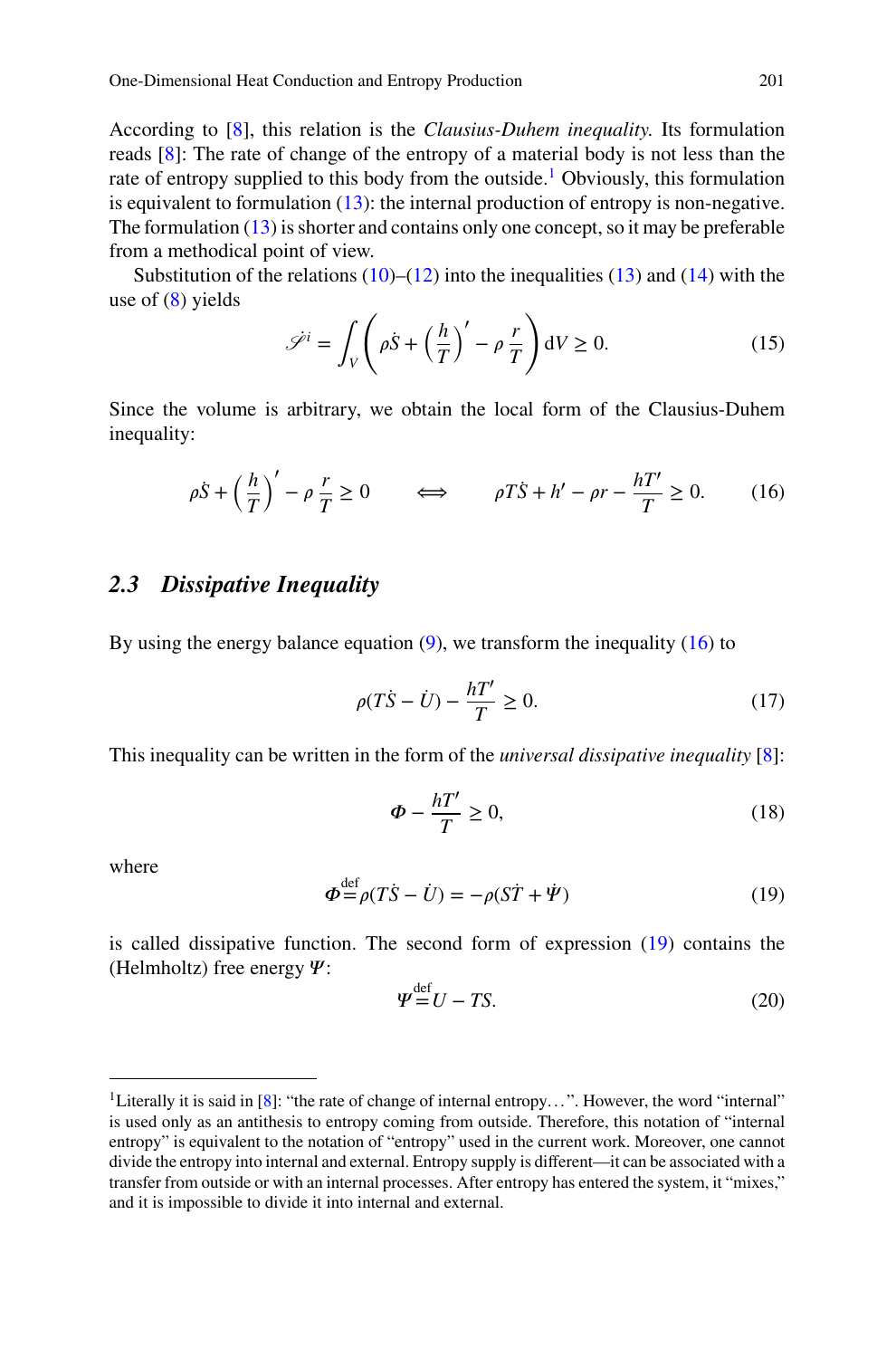<span id="page-5-0"></span>The free energy is widely used in continuum mechanics [\[8](#page-16-0)], but in this paper we use the internal energy *U*, since it enables a clearer physical interpretation in context with the considered problem. Let us consider the universal dissipative inequality [\(18\)](#page-4-0). It contains the dissipative function  $\Phi$  and the term  $hT'/T$ . When mechanical motions are also taken into account, the dissipative function contains one more term, describing the dissipation of the mechanical energy. The second term characterizes the relation between the direction of the heat flux and the temperature gradient. As it will be shown later, in our case the inequality  $(18)$  splits in two relations:

$$
\Phi = 0, \qquad hT' \le 0. \tag{21}
$$

The first of them demonstrates the absence of dissipation in the system. The second one is the the so-called *Fourier's inequality* [\[8\]](#page-16-0). According to *Fourier's inequality* [\[8\]](#page-16-0) the direction of the heat flux is opposite to the temperature gradient.

## *2.4 Constitutive Equation*

Let the internal energy be a function of the entropy. Then we have:

$$
U = U(S) \quad \Rightarrow \quad \dot{U} = \frac{\mathrm{d}U}{\mathrm{d}S} \dot{S}.
$$
 (22)

Substituting of this expression to inequality [\(17\)](#page-4-0) yields

$$
\rho \left( T - \frac{\mathrm{d}U}{\mathrm{d}S} \right) \dot{S} - \frac{hT'}{T} \ge 0. \tag{23}
$$

Assuming that *T* and *U* do not depend on *S*, and that *S* can take arbitrary values, <sup>2</sup> we obtain from (23):

$$
T = \frac{\mathrm{d}U}{\mathrm{d}S}, \qquad hT' \le 0. \tag{24}
$$

The first expression gives the relation between the internal energy, entropy and temperature, the second inequality (Fourier's inequality) means that heat flows in the direction opposite to the temperature gradient (from hot to cold).

Let us suppose that the temperature deviations are small so that the heat capacity can assumed to be a constant. Postulating further that the internal energy is a function of temperature, we obtain:

$$
dU = c_V dT, \t\t(25)
$$

<sup>&</sup>lt;sup>2</sup>Due to external heat supply [\(12\)](#page-3-0) any value for quantity  $\dot{S}$  can be realized.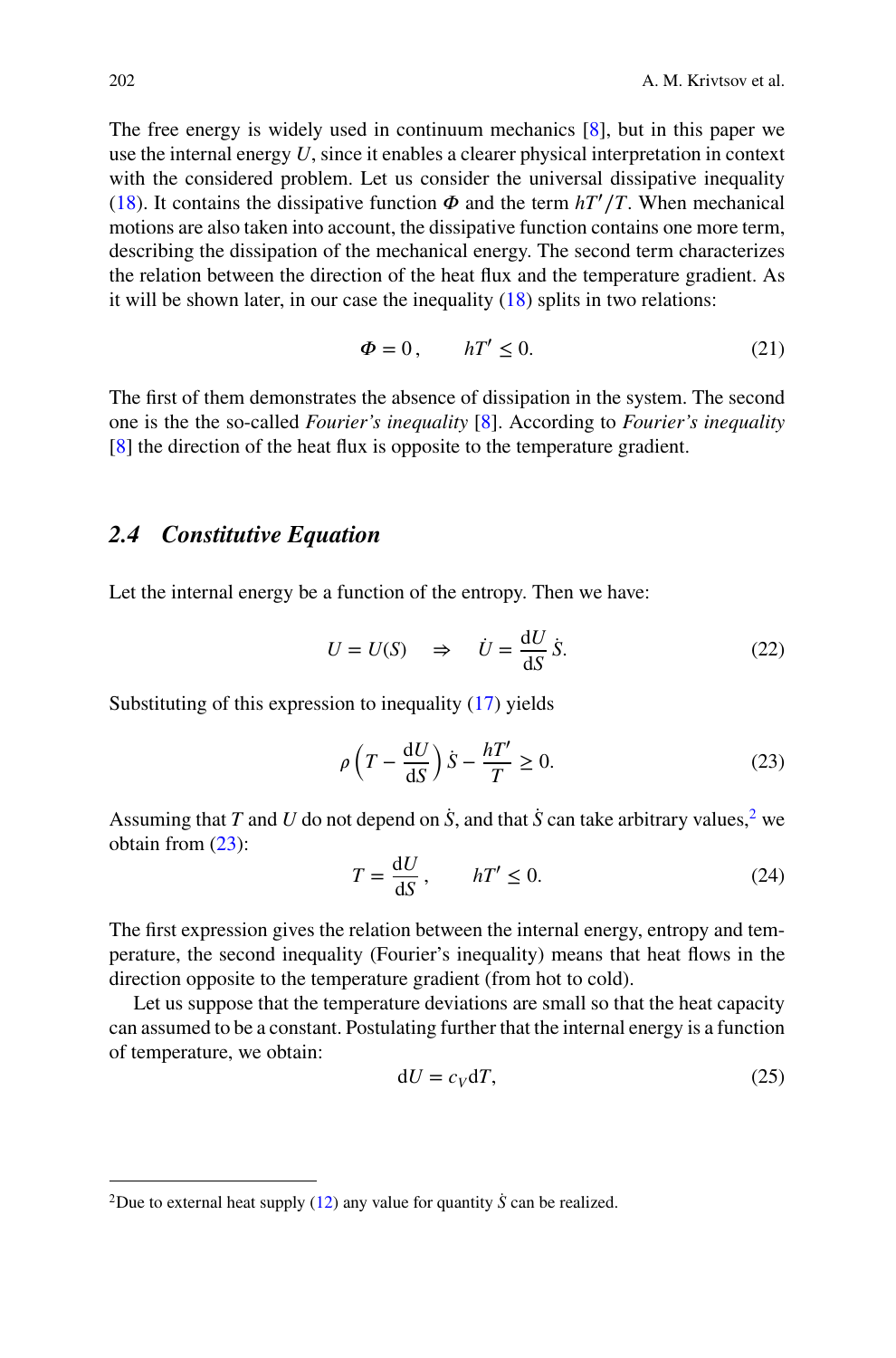<span id="page-6-0"></span>where  $c_V$  is a constant: the heat capacity of the medium at a constant volume.<sup>3</sup> Fur-thermore we will show later in [\(43\)](#page-10-0) that in the case of a harmonic crystal  $c_V \equiv k_B$ . Substituting  $(25)$  into  $(24)$ , we obtain that:

$$
T = c_V \frac{dT}{dS} \quad \Rightarrow \quad \dot{S} = c_V \frac{\dot{T}}{T} \quad \Rightarrow \quad S = S_0 + c_V \ln\left(\frac{T}{T_0}\right),\tag{26}
$$

where  $S_0$  and  $T_0$  are the initial values of the corresponding quantities in the given spatial point.

Using that  $T - T_0 \ll T_0$  and the third equation from (26), we obtain the approximate formula

$$
S \approx S_0 + c_V \frac{T - T_0}{T_0}.
$$
\n(27)

Note that  $(26)$  formally contradicts the third law of thermodynamics  $[8]$  $[8]$ , which claims that as the absolute temperature tends to zero the entropy should also tend to zero. In our case it is not fulfilled. The reason for this contradiction is that only small deviations of the temperature are considered, so that the heat capacity is treated as a constant. In the general case the heat capacity will tend to zero as the temperature decreases, which allows to fulfill the third law of thermodynamics. However, the specific heat capacity of a harmonic crystal is constant at all temperatures, so this question requires additional analysis.

Let us now consider the second consequence of the second law of thermodynamics, Fourier's inequality:  $hT' \leq 0$ . If Fourier's law [\(3\)](#page-1-0) is fulfilled we have

$$
h = -\kappa T' \quad \Rightarrow \quad hT' = -\frac{1}{\kappa} h^2 \le 0. \tag{28}
$$

Thus, to fulfill the second law of thermodynamics the thermal conductivity should be nonnegative. However, for the hyperbolic and for the ballistic heat conduction, Eqs.  $(4)$  and  $(5)$ , respectively, we obtain

$$
\dot{h} + \frac{1}{\tau} h = -\frac{\kappa}{\tau} T' \quad \Rightarrow \quad hT' = -\frac{1}{\kappa} \left( h^2 + \frac{\tau}{2} \left( h^2 \right)^2 \right); \tag{29}
$$

$$
\dot{h} + \frac{1}{t} h = -\rho c_V c^2 T' \quad \Rightarrow \quad hT' = -\frac{1}{\rho c_V c^2} \left( h^2 + \frac{t}{2} \left( h^2 \right)^2 \right). \tag{30}
$$

In both cases, Fourier's inequality will be satisfied if the absolute value of the heat flux increases. If, however, the absolute value of the heat flux decreases rapidly enough, then the inequality can be violated, and, consequently, heat can flow in the opposite direction: from cold to hot. Thus, the formulation of the second law of thermodynamics in the form presented above is not valid for the hyperbolic and the ballistic heat conduction.

<sup>&</sup>lt;sup>3</sup>Since there are no mechanical motions, the volume remains unchanged.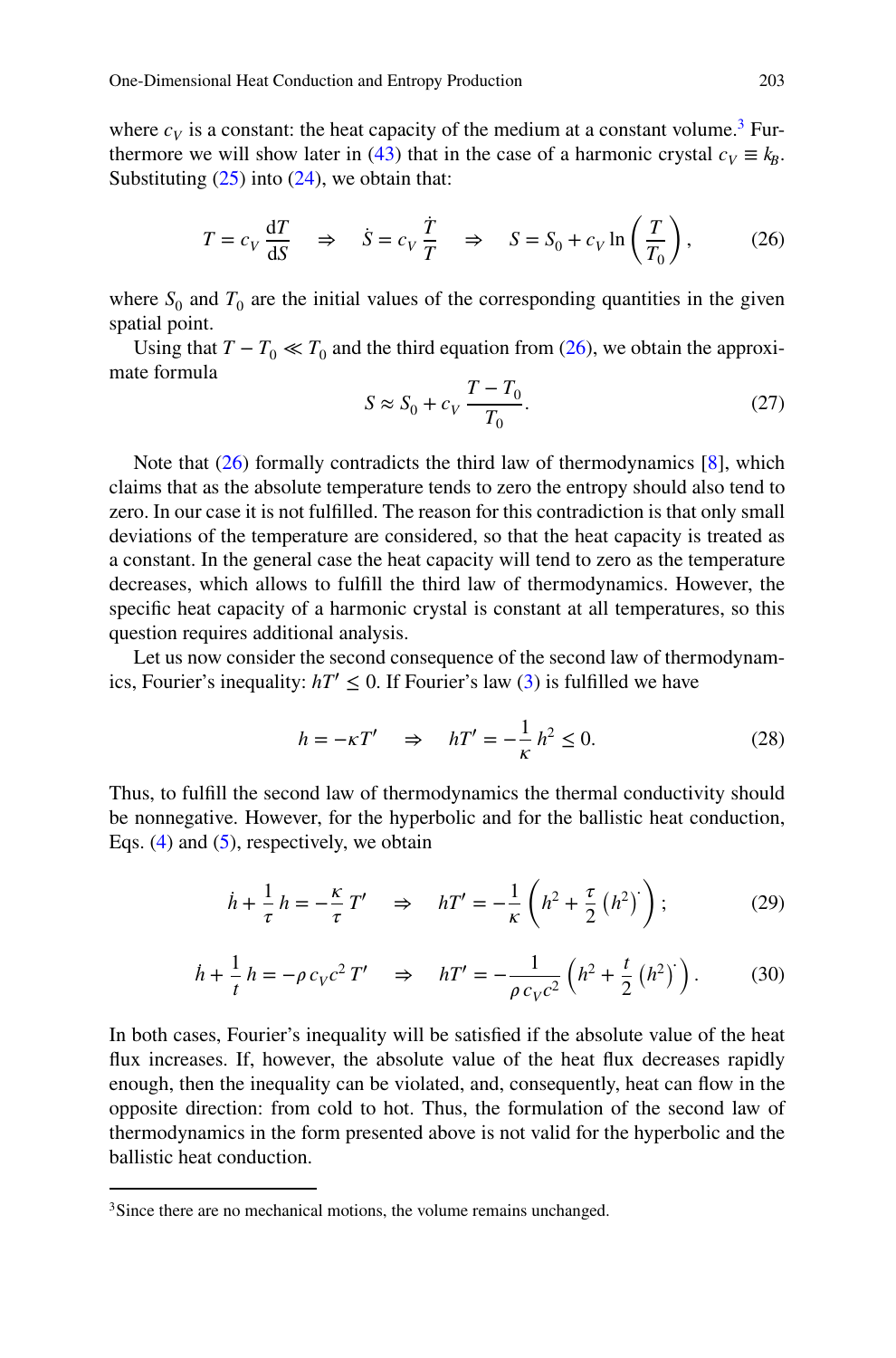# <span id="page-7-0"></span>*2.5 Modification of the Constitutive Equation*

The relations [\(29\)](#page-6-0) and [\(30\)](#page-6-0) show that Fourier's inequality can be violated for the hyperbolic and ballistic heat conduction. Does this mean a violation of the second law of thermodynamics? Non-equilibrium thermodynamics has possible solutions for this contradiction. Following  $[9, 10]$  $[9, 10]$  $[9, 10]$  $[9, 10]$  it can be accepted that the entropy is a function of the internal energy and the heat flux:

$$
S = S(U, h^2) \Rightarrow \dot{S} = \frac{\partial S}{\partial U} \dot{U} + 2 \frac{\partial S}{\partial h^2} \dot{h}h.
$$
 (31)

Here  $h<sup>2</sup>$  is used since the entropy does not depend on the heat flux direction (according to the principal of material objectivity). Substituting this relation to the inequality [\(17\)](#page-4-0) we obtain the following form of the Clausius-Duhem inequality:

$$
\rho \left( T \frac{\partial S}{\partial U} - 1 \right) \dot{U} + h \left( 2 \rho T \frac{\partial S}{\partial h^2} \dot{h} - \frac{T'}{T} \right) \ge 0. \tag{32}
$$

Applying the approach used in derivation of [\(24\)](#page-5-0) and assuming that *S* and *T* are independent of  $\dot{U}$ , one obtains

$$
\frac{\partial S}{\partial U} = \frac{1}{T}, \qquad h\left(2\rho T^2 \frac{\partial S}{\partial h^2} \dot{h} - T'\right) \ge 0.
$$
 (33)

In accordance with (33), the following constitutive equation for the heat flux can be formulated based on a linear thermodynamic approach:

$$
h = \kappa \left( 2\rho T^2 \frac{\partial S}{\partial h^2} \dot{h} - T' \right). \tag{34}
$$

Following [\[9](#page-16-0), [10](#page-16-0)] let us assume that

$$
\frac{\partial S}{\partial h^2} = -\frac{\tau}{2\kappa \rho T^2},\tag{35}
$$

where  $\tau$  is the relaxation time. Then (34) yields the differential relation between the heat flux and the temperature:

$$
\dot{h} + \frac{1}{\tau} h = -\frac{\kappa}{\tau} T',\tag{36}
$$

which corresponds to the equation of hyperbolic heat conduction. Substitution of (35) and the first equality from  $(33)$  to  $(31)$  gives the following equation for the entropy:

$$
\dot{S}(U,h) = \frac{1}{T} \dot{U} - \frac{\tau}{\kappa \rho T^2} \dot{h}h.
$$
\n(37)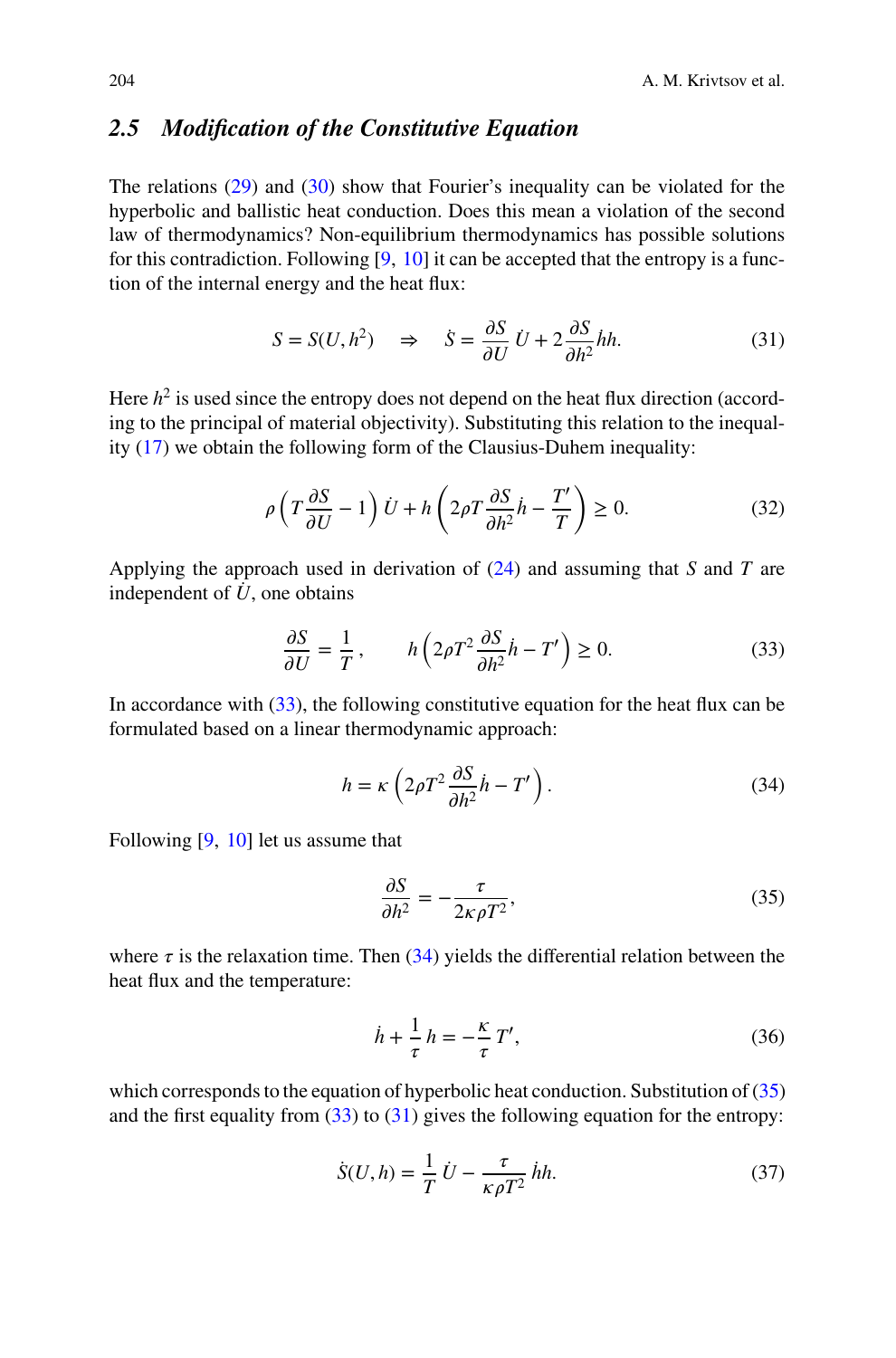<span id="page-8-0"></span>Thus, the second law of thermodynamics  $(13)$  and its consequence—the Clausius-Duhem inequality in the form  $(16)$ —were used. Then two assumptions were made: (1) the entropy is a function of the internal energy and the heat flux, (2) relation [\(35\)](#page-7-0), the form of which was chosen to satisfy the hyperbolic heat equation. This allows to obtain the equation of hyperbolic heat conduction [\(36\)](#page-7-0) in consistence with the second law of thermodynamics  $(13)$ .

#### **3 The Approach of P. A. Zhilin**

Let us represent the approach of Pavel A. Zhilin [\[11](#page-16-0)] to the definition of the entropy in the context of the considered problem. The proposed interpretation of P. A. Zhilin's approach is a personal interpretation of one of the authors of this work (A. M. Krivtsov) and it may differ from other interpretations. Let us consider the energy balance equation [\(9\)](#page-3-0)

$$
\rho \dot{U} = -h' + \rho r. \tag{38}
$$

The peculiarity of P. A. Zhilin's approach is that in the general case the arguments of the internal energy are not specified a priori. Instead they should be determined from the energy balance equation. However, this primarily concerns the tensor parameters of state corresponding to the mechanical motion: it is difficult to choose an appropriate form of these parameters without the energy balance equation analysis. In the considered case the mechanical motion is absent, and there is the only one scalar state parameter. Therefore it should be assumed that the internal energy is a function of specific entropy *S*, then

$$
U = U(S) \quad \Rightarrow \quad \dot{U} = T\dot{S}, \qquad T = \frac{\det dU}{dS}.
$$

The entropy characterizes the dependence of the internal energy on the ignored degrees of freedom. Temperature is introduced as a coefficient at the entropy timederivative in the representation of the internal energy time-derivative. Temperature characterizes the energy of the motion via the ignored degrees of freedom. The entropy is the parameter conjugate to the temperature. The temperature is considered as a measurable parameter and the entropy is not. Measurability necessitates the existence of a device (e.g., a thermometer), allowing to measure the considered physical quantity directly.

Thus relation (39)

$$
T = \frac{\mathrm{d}U}{\mathrm{d}S} \tag{40}
$$

is a consequence of two statements (a) internal energy depends on entropy, (b) temperature is the coefficient at the entropy time-derivative. This is the important difference between P. A. Zhilin's approach and the approaches considered in the previous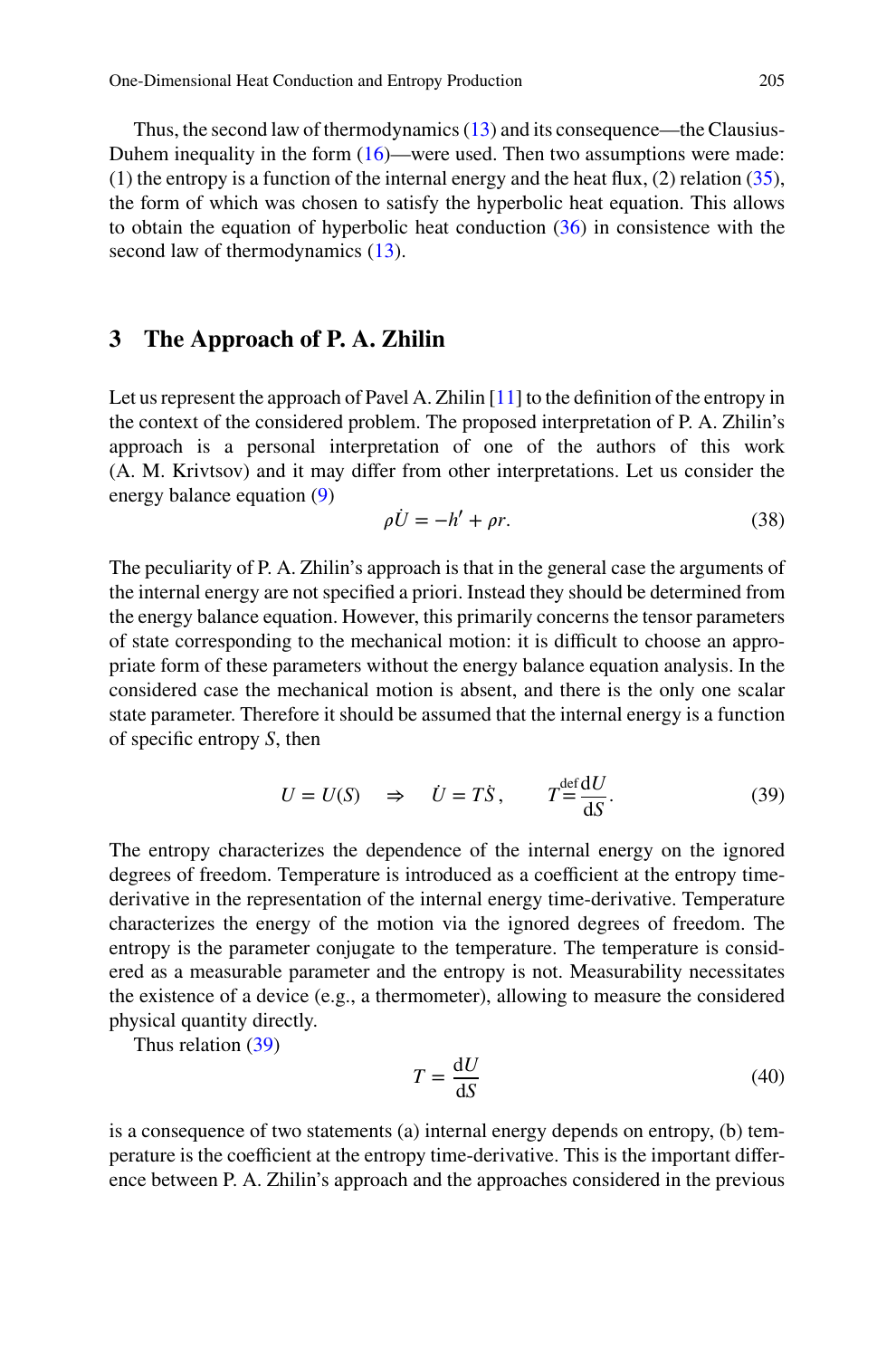sections, where the relation [\(40\)](#page-8-0) is a consequence of the second law of thermodynamics.

In the approach of P. A. Zhilin the second law of thermodynamics is not considered as a general law of nature. It is replaced by a number of particular laws. The following inequalities are used:

$$
\Phi \ge 0, \qquad hT' \le 0. \tag{41}
$$

The first inequality (the dissipative function is not negative)<sup>4</sup> means that dissipation always leads to a loss of energy. The second inequality is Fourier's inequality, which represents the experimental fact that the heat always flows from hot to cold—*the zeroth law of thermodynamics*. <sup>5</sup> In the approach presented above, two inequalities are combined in one [\(18\)](#page-4-0)

$$
\Phi - \frac{hT'}{T} \ge 0,\tag{42}
$$

—*the universal dissipative inequality* [\[8](#page-16-0)], which represents the second law of thermodynamics in the form of Clausius-Duhem.

It is obvious that inequality  $(42)$  is a consequence of the inequalities  $(41)$ , but the reverse is not true. In Ref.  $[11]$  the inequality  $(42)$  is said to be too weak for practical applications. If we demand that the inequality  $(41)$  is the basic assumption, then we need to prove that there are cases when  $(42)$  is fulfilled and  $(41)$  is not. If this cannot be shown, then the fundamental nature of the universal dissipative inequality (41) may be in doubt.

In the considered problem the mechanical motion is absent and consequently  $\Phi \equiv 0$  and the both approaches lead to Fourier's inequality. This inequality, as it was shown above, is not fulfilled for the systems where the heat propagation is inertial. Resolving this contradiction will be different for each approach. From the point of view of P. A. Zhilin's approach, nothing crucial happens if Fourier's inequality is not fulfilled. From this point of view that it is a particular law, its non-fullfillment does not affect any further derivations. Fourier's inequality can be replaced by some other inequality, and maybe even discarded. From the point of view of the approaches based on the second law of thermodynamics, the situation is more complicated. The violation of Fourier's inequality requires modification of the derivation of the universal dissipative inequality. This modification can be obtained either by changing the formulation of the second law, or by introducing additional state variables.

<sup>&</sup>lt;sup>4</sup>This inequality is sometimes called the Planck inequality or the Clausius-Planck inequality, however, in monograph [\[11\]](#page-16-0) these terms are not used.

 $<sup>5</sup>$ In monograph [\[11](#page-16-0)] the term "Fourier's inequality" is not mentioned, instead the term "zeroth law</sup> of thermodynamics" is used.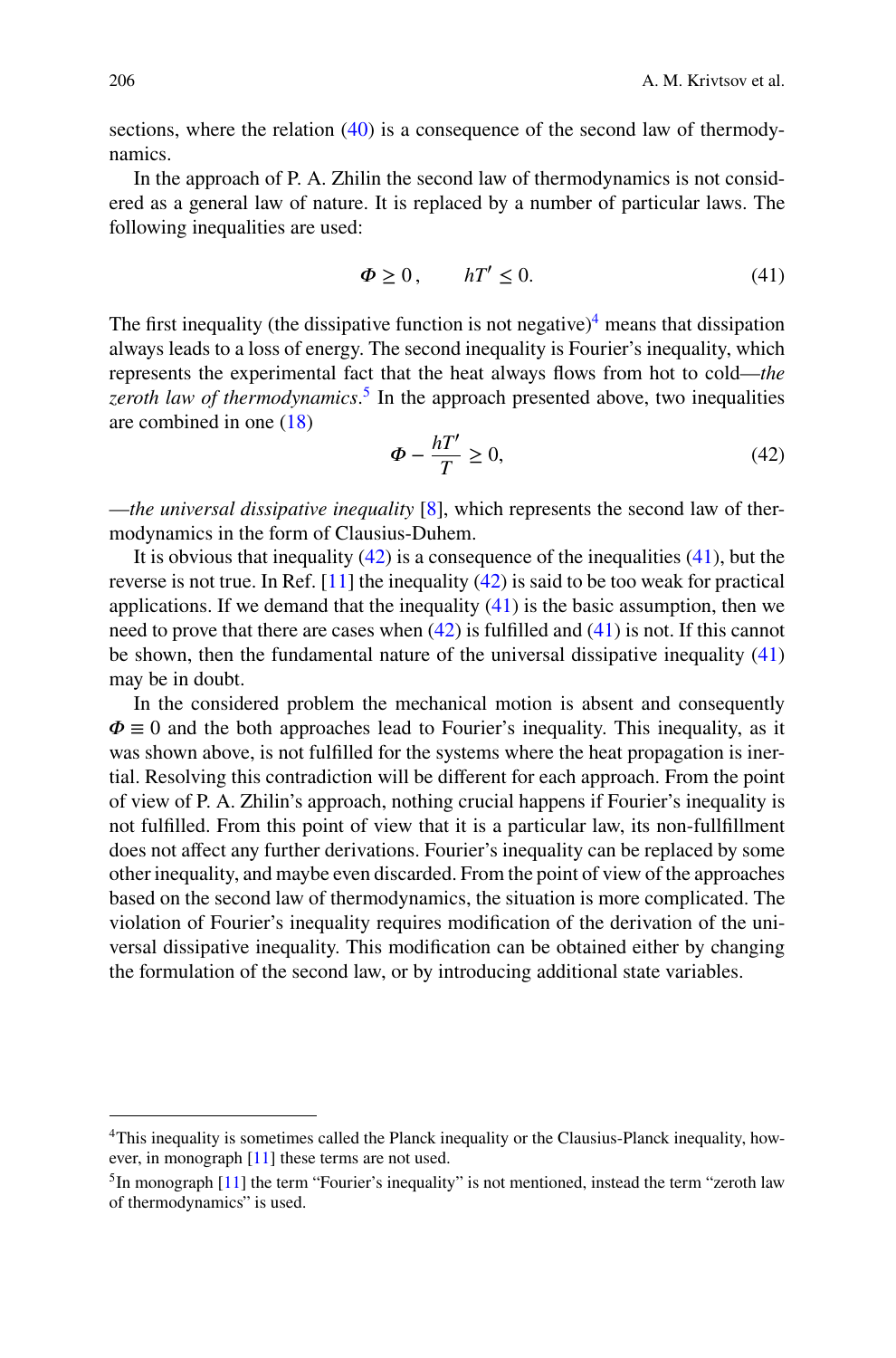# <span id="page-10-0"></span>**4 Harmonic Crystal**

Simple lattice models provide an attractive playground to investigate thermomechanical processes at the microscale [\[2](#page-15-0), [5](#page-16-0), [12,](#page-16-0) [13\]](#page-16-0). Let us consider the application of the equations obtained above for the model of a one-dimensional harmonic crystal. By considering this model it is possible to derive equations which describe the distribution of heat  $(5)$  from the dynamic equations of the lattice [\[5](#page-16-0)]. The derivation of these equations does not require the concept of entropy and the second law of thermodynamics. However, this model can be used for testing thermodynamical concepts in the case of nonequilibrium processes.

## *4.1 Kinetic Temperature*

The heat motions in a harmonic crystal are the chaotic oscillations of atoms near their equilibrium positions. The internal energy is the mechanical energy of these oscillations, which can be divided into kinetic and potential parts. The following equations holds:

$$
U = K + \Pi, \qquad \Pi = K = \frac{d}{2} k_B T, \qquad d = 1 \quad \Rightarrow \quad U = k_B T. \tag{43}
$$

The potential and kinetic energies,  $\Pi$  and  $K$ , are equal because: (1) the crystal is harmonic [\[14](#page-16-0)], and (2) the process of heat propagation is much slower than the process of energy equalization [\[15\]](#page-16-0). Therefore the potential and kinetic energies satisfy the conditions of the virial theorem  $[16]$  $[16]$ , according to which in a sufficiently long time for a harmonic system these energies should became equal. The relation (43) between the kinetic energy and the temperature is valid because we consider *the kinetic temperature* of the crystal. Comparing relations (43) and [\(25\)](#page-5-0) we see that the heat capacity for the harmonic crystal is equal to Boltzmann's constant:  $c_V = k_B$ . Let us note that expression [\(25\)](#page-5-0) was obtained under the assumption that the temperature has small deviations comparing to it's absolute value. For the harmonic crystal these conditions are not obligatory: there is an explicit relation between the internal energy and the temperature. Therefore, for the harmonic crystal expression (43) has a wider range of applicability than expression [\(25\)](#page-5-0) for an arbitrary medium.

Substitution of relation (43) between the internal energy and the temperature into Eq.  $(9)$  and inequality  $(17)$  gives

$$
\rho k_{\rm B}\dot{T} = -h' + \rho r, \qquad \rho T\dot{S} - \rho k_{\rm B}\dot{T} - \frac{hT'}{T} \ge 0. \tag{44}
$$

By using the constitutive equations for *h* and *r* the first expression yields a closed equation for the heat propagation. In particular, expression [\(5\)](#page-1-0) for the heat flux in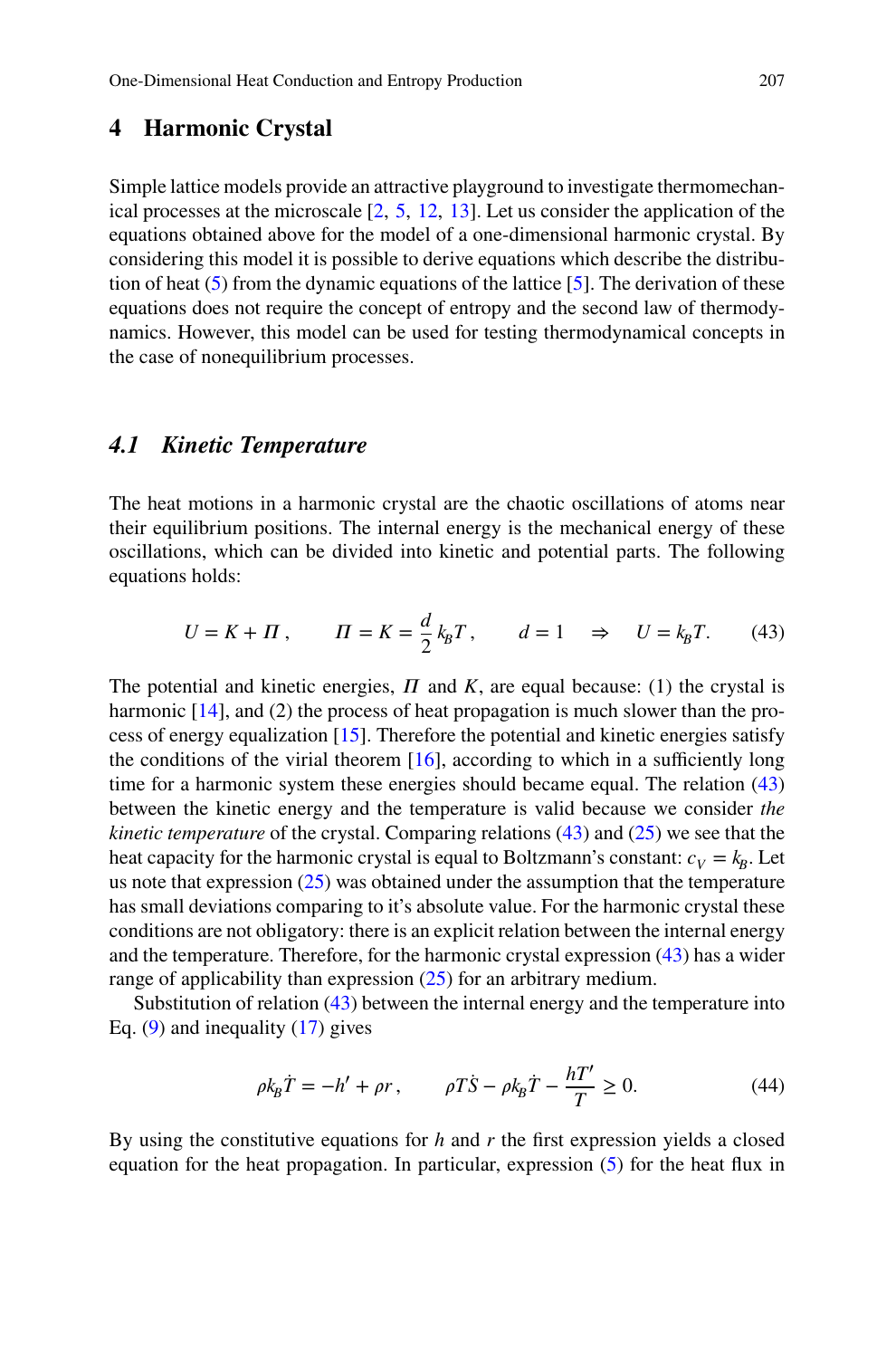<span id="page-11-0"></span>the harmonic crystal in the absence of volumetric heat input  $(r = 0)$  [\[5\]](#page-16-0) results in the equation of the ballistic heat conduction [\(5\)](#page-1-0):

$$
\ddot{T} + \frac{1}{t}\dot{T} = c^2 T''.
$$
 (45)

The inequality in  $(44)$  allows to derive an entropy formula in a way similar to  $(26)$ . It is sufficient to assume that the entropy is a function of the temperature  $S = S(T)$ . Then the inequality from [\(44\)](#page-10-0) takes the form

$$
\rho \left( T \frac{\mathrm{d}S}{\mathrm{d}T} - k_B \right) \dot{T} - \frac{hT'}{T} \ge 0. \tag{46}
$$

Since  $\dot{T}$  is arbitrary we obtain

$$
T\frac{\mathrm{d}S}{\mathrm{d}T} = k_B, \qquad hT' \le 0. \tag{47}
$$

Exactly the same result is obtained if we assume that the temperature is a function of the entropy:  $T = T(S)$ . The first expression in (47) gives the relation between entropy and the temperature which was considered above. In the case of the harmonic crystal it takes the form  $\mathbf{r}$ 

$$
S = S_0 + k_B \ln\left(\frac{T}{T_0}\right),\tag{48}
$$

where  $S_0$  and  $T_0$  are the initial values of temperature and entropy at a given point in space. Thus, we obtain an explicit relation between temperature and the entropy for each point of the media. The second relation from (47) is Fourier's inequality. In the next section it will be shown that this inequality can be violated for the harmonic crystal. If we limit our consideration to small deviations of temperature *T* from its initial value  $T_0$  then an approximate formula similar to  $(27)$  can be obtained:

$$
S \approx S_0 + k_B \frac{T - T_0}{T_0}.\tag{49}
$$

In the case considered above, both the logarithmic and the linear equations, [\(26\)](#page-6-0) and [\(27\)](#page-6-0), respectively, are approximate. For the harmonic crystal, however, the logarithmic dependence  $(48)$  is exact, while the linear relation  $(49)$  is valid only for small temperature deviations.

# *4.2 Direction of the Heat Flux*

From the thermodynamic analysis presented above it follows that for a harmonic crystal Fourier's inequality should be fulfilled: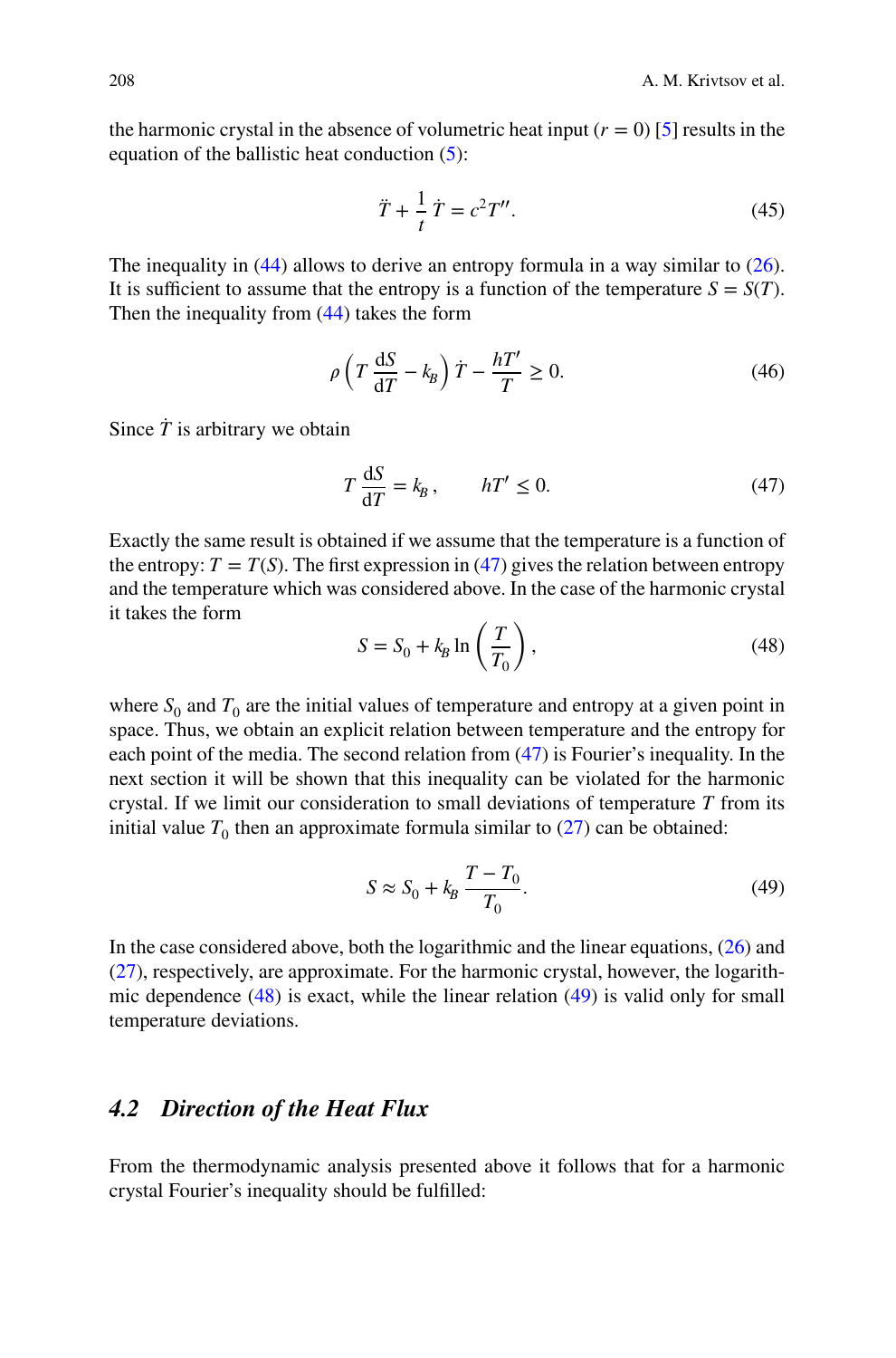<span id="page-12-0"></span>One-Dimensional Heat Conduction and Entropy Production 209

$$
hT' \le 0. \tag{50}
$$

This means that the direction of the heat flux should be opposite to the temperature gradient. In other words, the heat should flow from hot to cold. However, for a harmonic crystal this condition can either be satisfied or not, depending on the considered initial problem. In [\[5\]](#page-16-0) it was shown that in the case of instantaneous thermal perturbation the heat propagation in the harmonic crystal is described by equation

$$
\dot{h} + \frac{1}{t} h = -k_B \rho c^2 T'.
$$
\n(51)

Then we have

$$
hT' = -\frac{1}{k_B \rho c^2} \left( h^2 + \frac{t}{2} \left( h^2 \right)^2 \right). \tag{52}
$$

From this formula, as well as from formula  $(30)$ , it follows that for a sufficiently fast decrease of the heat flux Fourier's inequality may be violated. This happens due to the inertial nature of the heat propagation in harmonic crystals, for example, if we solve the ballistic heat equation for a localized temperature distribution (e.g., a rectangular one) [\[17](#page-16-0)].

#### *4.3 Entropy for the Harmonic Crystal*

For a harmonic crystal the propagation of heat is ballistic—the heat flux can be represented as a superposition of harmonic waves. In addition, the equation of the ballistic heat conduction [\(45\)](#page-11-0) can be interpreted as reversible in the following sense: it is invariant with respect to replacement of *t* by −*t*. Let us show, however, that the entropy in the harmonic crystal is not constant. The first of the inequalities shown in Eq. [\(16\)](#page-4-0) takes the following form in the case of constant entropy ( $\dot{S} = 0$ ) and zero volumetric heat supply  $(r = 0)$  $\mathcal{L}$ 

$$
\left(\frac{h}{T}\right)' \ge 0.\tag{53}
$$

This means that the ratio  $h/T$  is not decreasing with *x*. But this is in contradiction with the problem symmetry: both positive and negative directions of *x* axis are equivalent from the symmetry point of view.

Let us show the violation of the inequality (53) in a particular case, a sinusoidal initial temperature field,  $T_0(x) = A \sin kx + B$ , where *A* and *B* are positive constants with the dimension of temperature,  $\kappa$  is the wave number. In this case the inequality (53) can be satisfied only if *h*∕*T* is constant. However, according to [\[5](#page-16-0)] the solution for the sinusoidal initial temperature distribution has the form:

$$
T(t,x) = AJ_0(\kappa ct)\sin \kappa x + B, \qquad h(t,x) = -Ak_B\rho cJ_1(\kappa ct)\cos \kappa x. \tag{54}
$$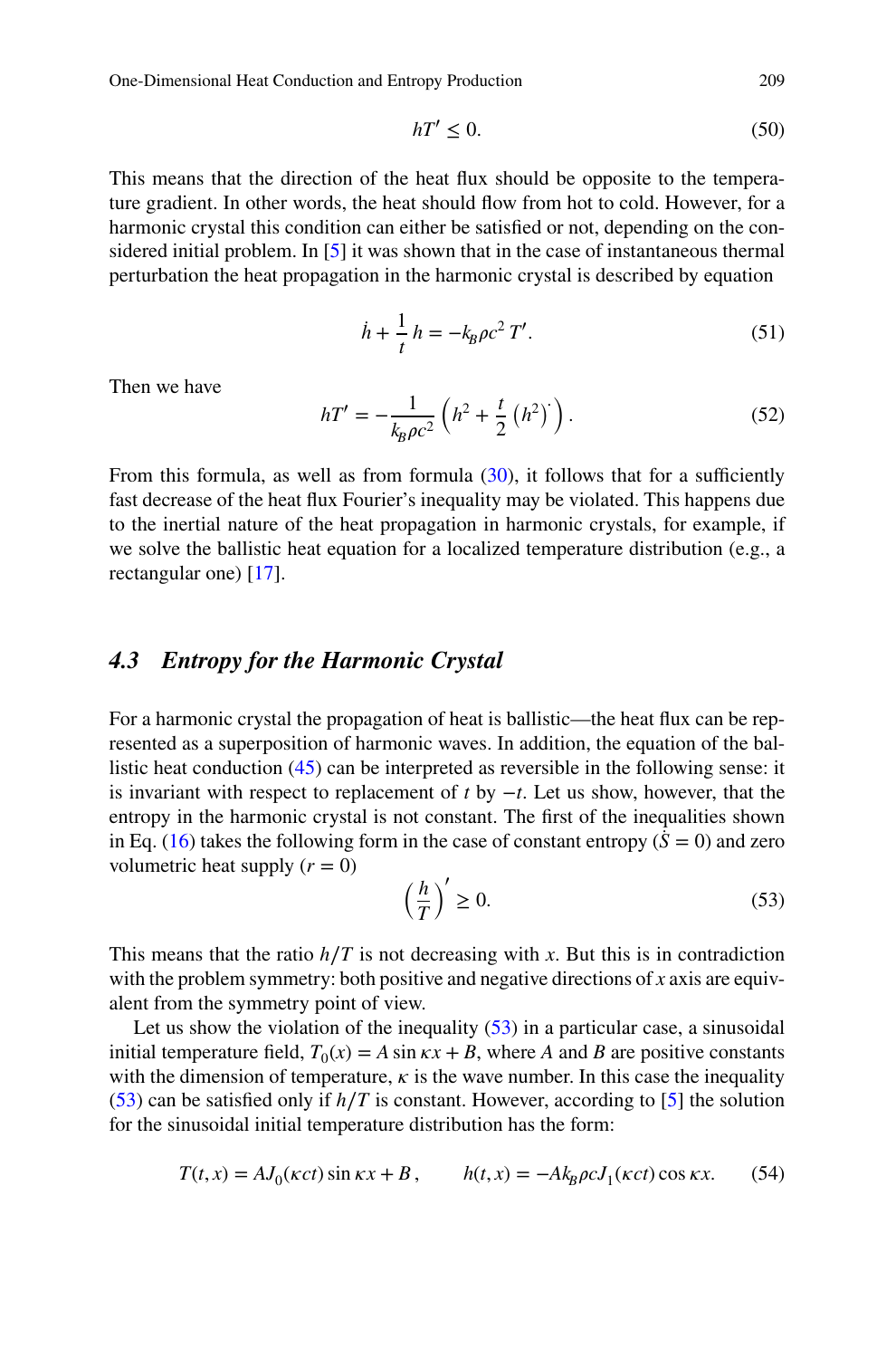Substitution of these formulae to [\(53\)](#page-12-0) yields

$$
\frac{h}{T} = -\frac{Ak_B\rho cJ_1(\kappa ct)\cos\kappa x}{A J_0(\kappa ct)\sin\kappa x + B} \neq \text{const.}
$$
\n(55)

Here *c* is the speed of sound in the harmonic crystal,  $J_n$  is the Bessel function. Thus, these contradictions prove that the entropy of the harmonic crystal generally is not constant.

# **5 Statistical Mechanics**

Further above the relation [\(48\)](#page-11-0) between the entropy and the temperature for a harmonic crystal and Fourier's inequality  $hT' \leq 0$  were obtained. In general, Fourier's inequality is not satisfied for the harmonic crystal. This questions the applicability of the formula [\(45\)](#page-11-0) for the entropy. However, this formula can also be obtained from statistical mechanics [\[18](#page-16-0)]:  $\mathbf{r}$ 

$$
S = k_B \ln\left(\frac{2\pi eU}{h_P \omega_e}\right),\tag{56}
$$

where *S* is the specific entropy, *U* is the specific heat energy, *e* is Euler's number,  $h_p$ is Planck's constant, and  $\omega$ <sub>e</sub> is the elementary frequency.<sup>6</sup> This formula was obtained on the basis of the Boltzmann principle, which relates entropy to the logarithm of the number of possible microstates of the macroscopic system. Equation (56) is derived analytically for a one-dimensional thermodynamically equilibrated harmonic crystal with fixed boundary conditions. By assuming in accordance with [\(43\)](#page-10-0) that  $U = k_B T$ we obtain from (56)

$$
S = k_B \ln T + C, \qquad C = \ln \left( \frac{2\pi e k_B}{h_P \omega_e} \right). \tag{57}
$$

This formula is obtained from statistical mechanics. From a thermodynamical approach the similar formula [\(48\)](#page-11-0) can be obtained:

$$
S = k_B \ln T + C, \qquad C = S_0 - k_B \ln T_0. \tag{58}
$$

Formulae (57) and (58) are equal if the initial entropy and temperature are related by (57). Then the initial entropy can be defined as

$$
S_0 = k_B \ln \left( \frac{2\pi e k_B T_0}{h_P \omega_e} \right). \tag{59}
$$

 $^{6}\omega$ <sub>e</sub> =  $\sqrt{C/m}$ : the frequency of a particle with the mass *m* on a spring with the stiffness *C*, which is  $C = \Pi''(a)$ , where  $\Pi$  is the potential of the atomic interaction, *a* is the lattice step.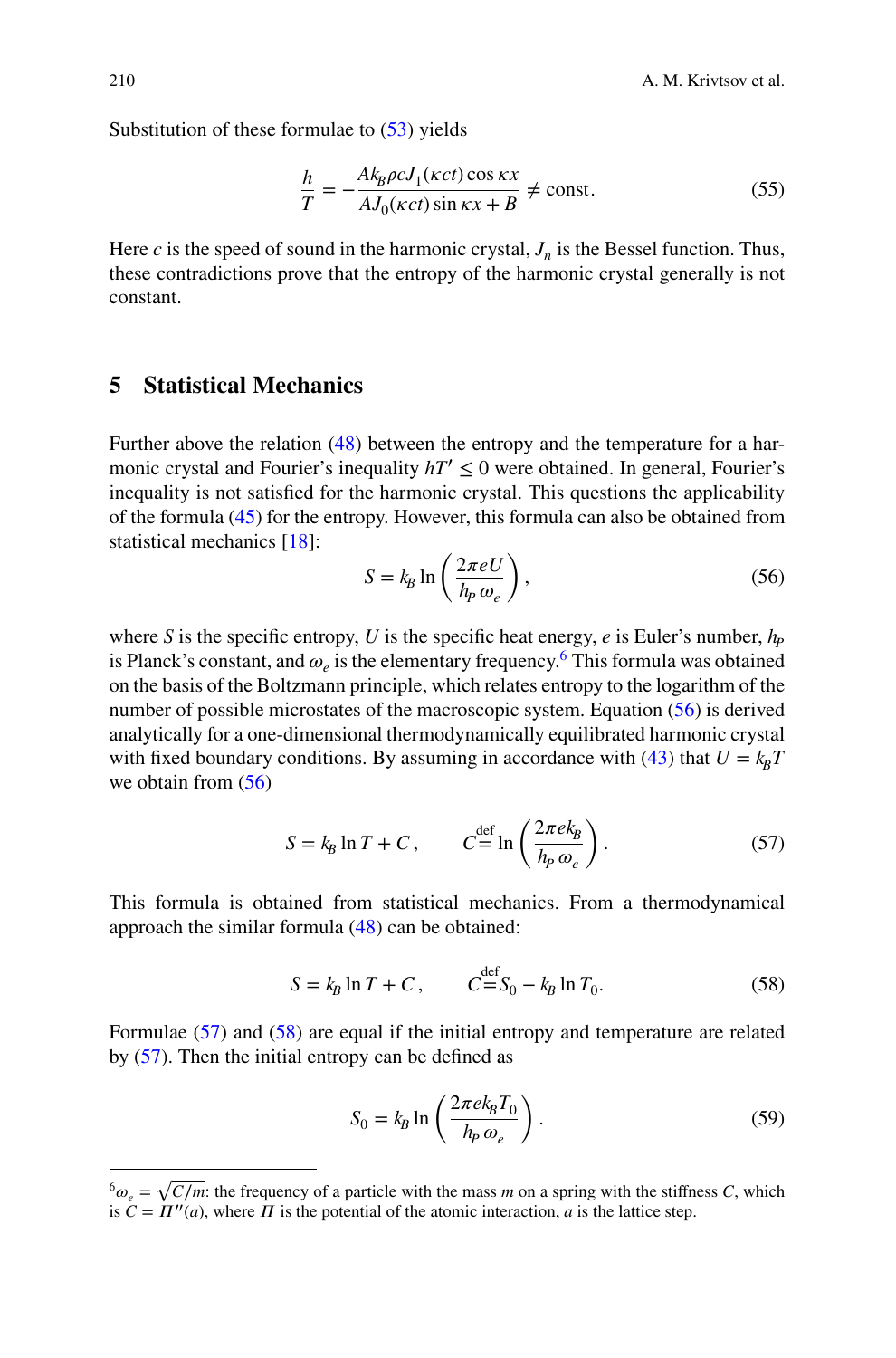Thus, statistical mechanics confirms the relation between the entropy and the temperature, Eq.  $(26)$ , which was obtained above by the thermodynamical approach.

## **6 Conclusions and Closing Remarks**

In the paper, three approaches to the definition of the entropy are considered:

- 1. The classical thermodynamics approach based on the Clausius-Duhem inequality [\[8\]](#page-16-0).
- 2. The approach by P. A. Zhilin [\[11](#page-16-0)].
- 3. The approach of classical statistical mechanics [\[18](#page-16-0)].

For the considered system, all three approaches lead to the same differential relation connecting the temperature  $T$ , the specific internal energy  $U$ , and the specific entropy *S*:

$$
T = \frac{\mathrm{d}U}{\mathrm{d}S}.\tag{60}
$$

If the heat capacity  $c_V$  is constant, the relation  $(60)$  between entropy and temperature is:

$$
S = c_V \ln T + C,\tag{61}
$$

where *C* is a constant determined by the initial values *S* and *T* at a given point in space. Furthermore, the first approach leads to Fourier's inequality:

$$
hT' \le 0,\tag{62}
$$

which means that the heat flux *h* has the direction in which the temperature decreases. This inequality holds for the classical model of heat conduction  $(3)$ , but it is in contradiction with models that describe inertial heat transport, such as the hyperbolic [\(4\)](#page-1-0) or the ballistic [\(5\)](#page-1-0) heat conduction. In these models the heat can flow in the direction of the temperature increase (form cold to hot). This could be an argument against these models. On principle this could question Eq. [\(4\)](#page-1-0), which is empirical. But Eq. [\(5\)](#page-1-0) is analytically derived from the dynamics of the crystal lattice and it is a strict mathematical consequence of the equations of the lattice dynamics.

There are two possible solutions to avoid this contradiction, namely, a change of the formulation of the second law of thermodynamics or consideration of additional state variables. Another explanation, according to P. A. Zhilin, is that the second law of thermodynamics is not a general law. Instead of it, he formulates a set of particular laws, such as Fourier's inequality (61). If this inequality is not fullfilled for specific systems, it is not crucial and shows the peculiarity of such systems. However, for the classical approach, the violation of  $(61)$  is critical, since it questions the second law of thermodynamics, which is fundamental for this approach.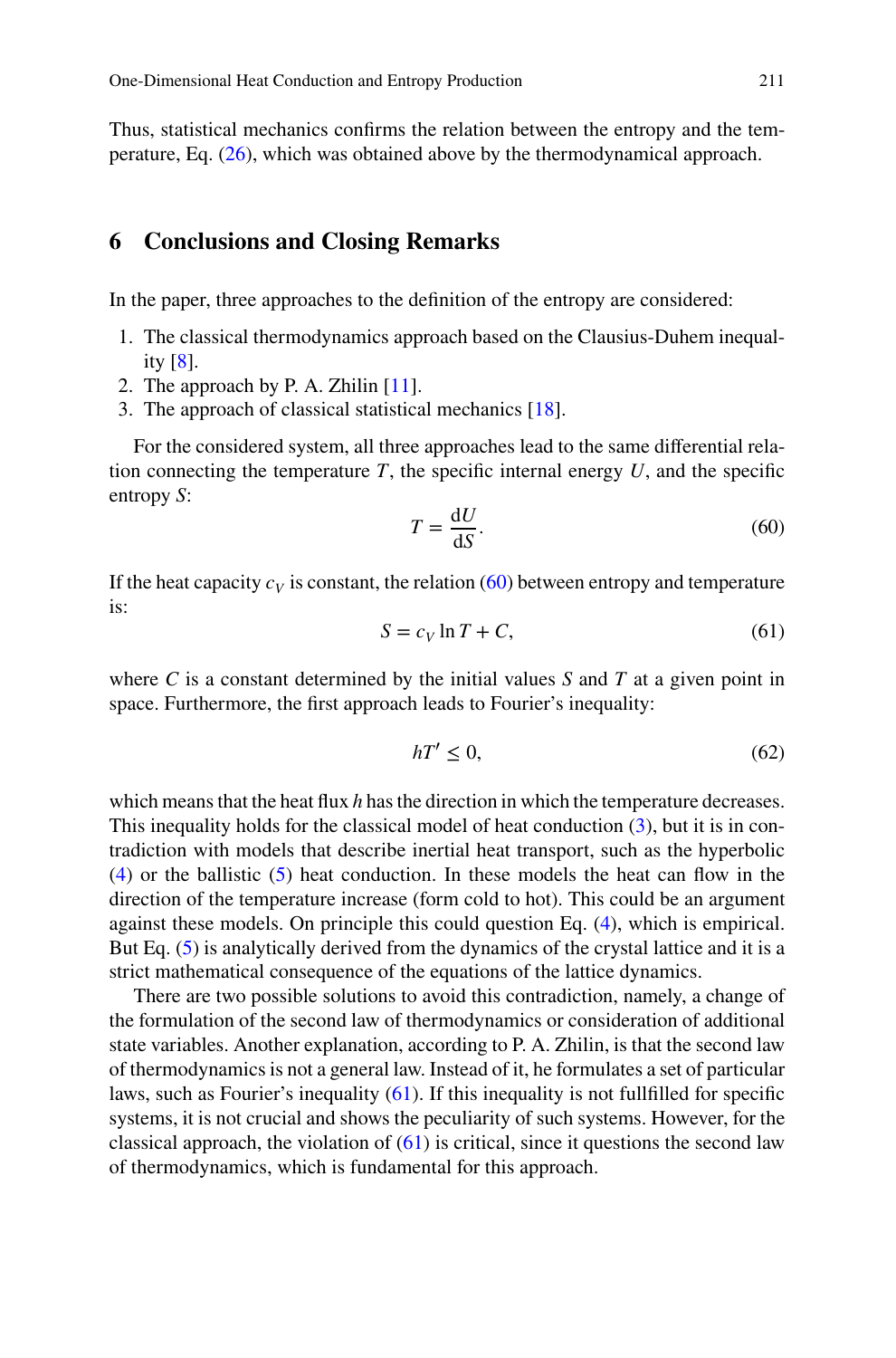<span id="page-15-0"></span>Let us introduce possible ways of eliminating this contradiction. It can be made by introduction of additional state variables.

- ∙ In Sect. [2.5](#page-7-0) it was shown that if the entropy is a function of the fluxes, second law of thermodynamics in the formulation  $(13)$  is satisfied. This approach, by choosing the expression for  $\partial S/\partial h^2$  (relation [\(35\)](#page-7-0)), allows to obtain different models of heat conduction. In book [\[9\]](#page-16-0) the mentioned above variant is analysed, which leads to the hyperbolic heat conduction equation.
- ∙ It was shown in [\[5](#page-16-0)] that a full description of the thermal processes in a harmonic crystal requires the consideration of an infinite number of generalized (nonlocal) temperatures, in addition to the kinetic temperature. So it makes sense to assume that the entropy of a harmonic crystal also depends on generalized temperatures.
- ∙ When we consider slow motions (which are associated with heat propagation), fast processes are neglected. This leads to equalization of kinetic and potential energies. This is also an irreversible process, which leads to the entropy increase.

One of these approaches can be possible solution in order to fulfill the second law of thermodynamics in the considered models of heat conduction.

In conclusion, we want to discuss the concept of irreversibility. The equations of the classical and the hyperbolic heat conduction, Eqs.  $(4)$  and  $(5)$ , respectively, are not invariant with respect to reversing time (the substitution of *t* by −*t*). This makes them different from, for example, the wave equation. It is usually accepted that this is directly connected with irreversibility of these equations. However, the equation of the ballistic heat conduction

$$
\ddot{T} + \frac{1}{t}\dot{T} = c^2 T''\tag{63}
$$

is invariant with respect to time reversion: its form remains unchanged when *t* is substituted by −*t*. On the other hand, it describes irreversible processes: for example, damping of the sinusoidal initial temperature perturbation. Moreover, it was shown in Sect. [4.3](#page-12-0) that the entropy for this process is not constant. Therefore, it turns out that the process reversibility is not directly related to the equation invariance with respect to time reversion.

**Acknowledgements** The authors of this work would like to thank E. A. Ivanova and E. N. Vilchevskaya for the useful discussions.

# **References**

- 1. Cannon, J.R.: The One-Dimensional Heat Equation. Cambridge University Press (1984)
- 2. Lepri, S., Livi, R., Politi, A.: Thermal conduction in classical low-dimensional lattices. Phys. Rep. **377**, 1–80 (2003)
- 3. Cattaneo, C.: Sur une forme de l'équation de la chaleur éliminant le paradoxe d'une propagation instantane. Comptes Rendus **247**, 431–433 (1958)